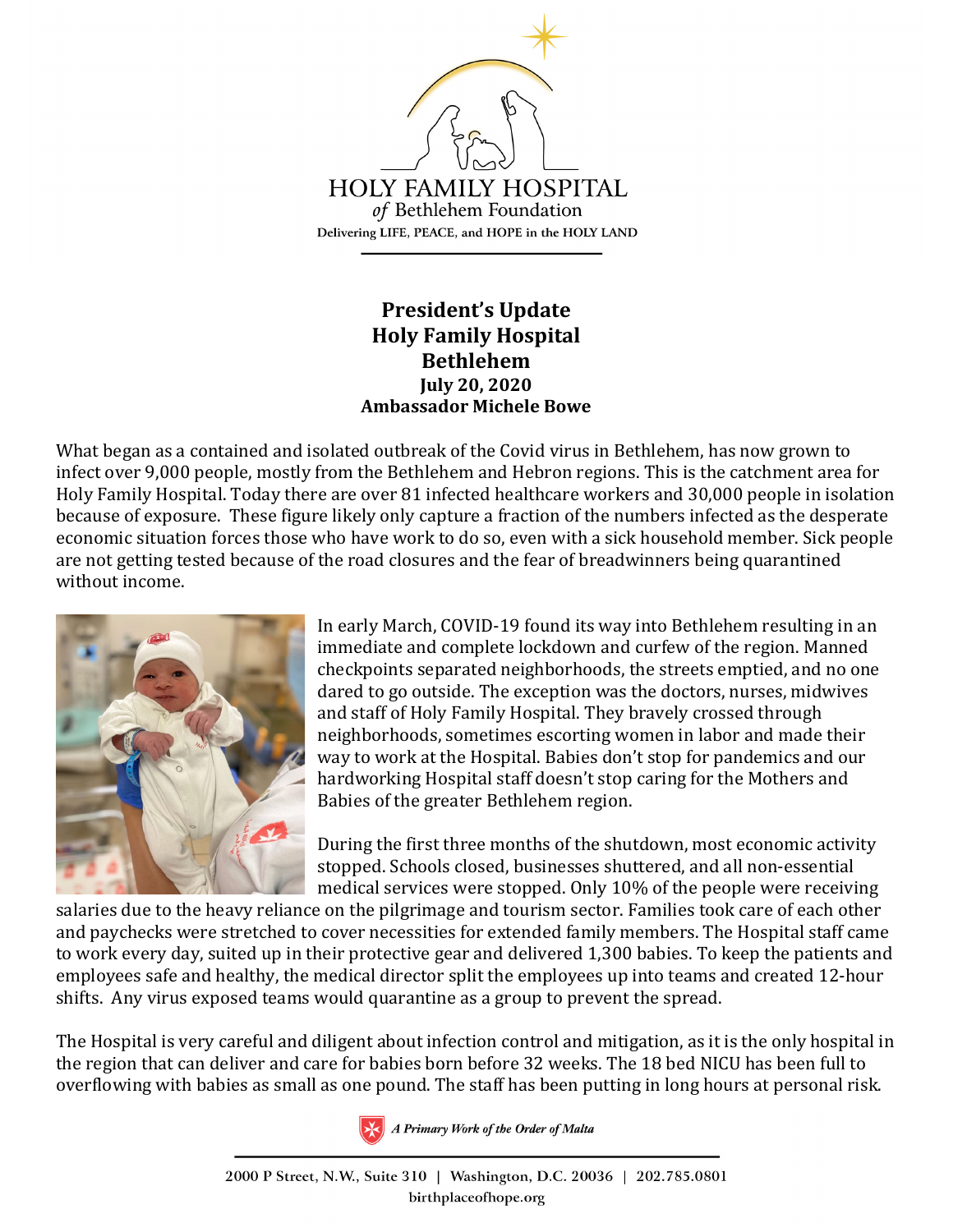To protect the lives of the smallest and most vulnerable babies of the region, the Ministry of Health designated a wing of a health facility as the Covid treatment center with an isolation unit. Holy Family Hospital repurposed an operating theater into an isolation unit to deliver sick mothers staff by a dedicated isolation team. These staff members volunteered for this hazardous isolation duty knowing they were helping their colleagues with fragile family members stay healthy.

This 3-month shutdown of Bethlehem, the Hospital clinics and the closure of the Hebron Road contained the spread of the virus but had a great economic impact on the Hospital. Most families could no longer contribute at all toward their care or deliveries creating a large unplanned deficit of \$600,000 in the Hospital budget. To maintain operations, the Hospital board voted to reduce employee salaries for three months by 18%. This was a difficult decision, but given the finite resources of the Hospital, an unavoidable one. In June, the Hospital board voted to reinstate full salaries because of the great economic hardship and the high-risk work conditions the staff face in today's medical environment.

As the virus was contained in early May, some businesses began to reopen, but few came to spend money because of the



economic situation. Bethlehem is no stranger to economic hardship. While it is the most Christian Governorate, in Palestine, it is also the poorest after Gaza. The presence of the Church creates regional stability through employment and economic stimulation, but livelihoods are dependent on pilgrims or day labor in Jerusalem. Families are accustomed to sharing their tables, rationing their water and electricity usage and waiting out the hardship. Monies saved for deliveries or medical care had to be diverted to buy food and a few hours of water and electricity each day. The hardship of this pandemic is unlike any past hardship experienced in the region.

In early June, the cases of Covid began to grow exponentially in Bethlehem and Hebron, from where the Hospital draws its patients. The crowded refugee camps, jam packed lines of laborers going into Jerusalem and crowded city centers created a surge of infected people. The Hospital was not able to stay free of the virus. A pre-symptomatic mother delivered her baby at the Hospital and when she became sick, her whole care team had to be tested and quarantined. Only one resident doctor tested positive and that team was able to come back to work. The head of Obstetrics was also exposed to Covid and had to isolate, but ultimately did not test positive.

In early July, the Government reinstated the second shutdown including the complete closure of all churches, mosques, businesses and schools. The border to Jerusalem is also closed to all, including day laborers. Only grocery stores and pharmacies remain open with restricted hours. A complete twenty-four hour a day curfew has been imposed for the weekends allowing only medical personnel, grocery workers and pharmacists to move between neighborhoods. The refugee camps have been sealed closed only allowing for the exit of major medical emergencies or the delivery of babies. This will remain in effect through the end of July at a minimum.



A Primary Work of the Order of Malta